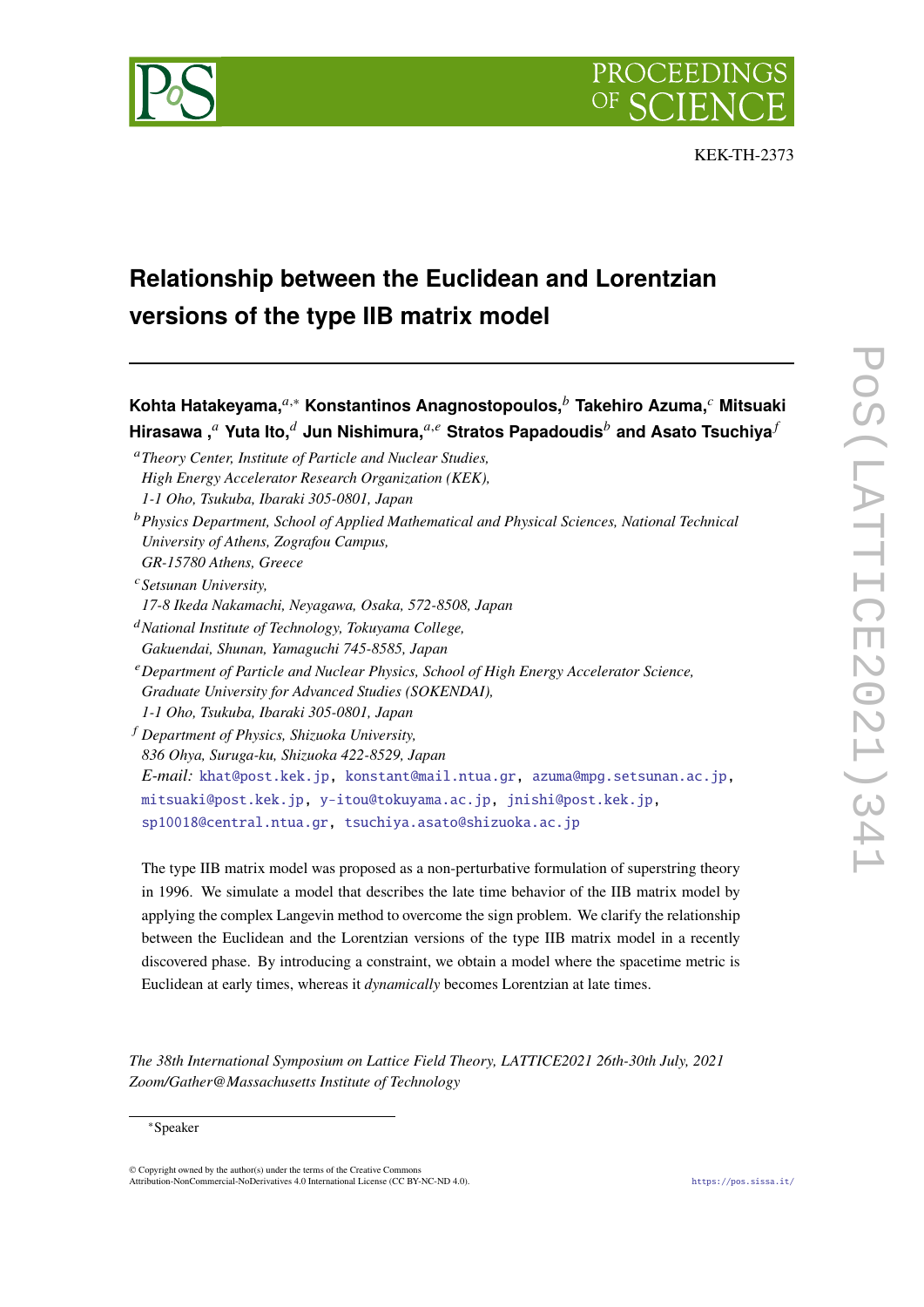# **1. Introduction**

Superstring theory is the most promising candidate for a unified theory of all interactions, including quantum gravity. The appearance of extra dimensions has led to the proposal of their compactification to small, unobservable internal spaces, resulting in a vast string landscape of equivalent vacua. Therefore, it is interesting to study whether non-perturbative effects will lift this degeneracy and allow us to determine the true vacuum of the theory. Furthermore, other outstanding problems, such as the resolution of the cosmic singularity  $[1-4]$ , may find their solution by properly taking account of non-perturbative effects. The IIB matrix model [5] has been proposed as a non-perturbative definition of superstring theory and provides a promising context to study such questions.

The IIB matrix model is formally obtained by the dimensional reduction of ten-dimensional  $N = 1$  Super Yang-Mills (SYM) to zero dimensions. The theory has maximal  $N = 2$  supersymmetry (SUSY), where translations are realized by the shifts  $A_\mu \rightarrow A_\mu + \alpha_\mu \mathbf{1}, \mu = 0, \ldots, 9$ . It is possible to interpret the eigenvalues of the bosonic matrices  $A_{\mu}$  as defining spacetime points of the target space and the scenario of the emergence of spacetime from the dynamics of the theory becomes viable. One may study questions, such as the appearance of time, cosmological expansion, and the compactification of extra dimensions, as a dynamical effect of the model. For example, in the Euclidean version of the model, dynamical compactification of extra dimensions results from the Spontaneous Symmetry Breaking (SSB) of the SO(10) rotational symmetry down to SO(3), giving a three-dimensional macroscopic universe. The application of the Gaussian Expansion Method (GEM) [6–9], and Monte Carlo calculations [10–13] provide strong evidence in support of this scenario.

There have been several attempts to study the IIB matrix model via Monte Carlo simulations. The problem is hard due to the appearance of a strong complex action problem. In [14], an approximation was used to eliminate it, and it was found that a *continuous* time emerges from the dynamics of the model, with respect to which the universe is expanding. The expansion is exponential at short times and power–like at late times  $[15–18]$ , and space has three large dimensions, resulting from the SSB of SO(9) rotational symmetry down to SO(3). Space is noncommutative, but at late times classical solutions dominate giving smooth space and phenomenologically consistent matter content at low energies [19–31]. In [32], however, it was shown that SSB comes from singular configurations associated with the Pauli matrices, in which only two eigenvalues are large. Therefore, it becomes necessary to study the model without the approximation used in [14]. To make the model well-defined, the authors in [33] proposed a two-parameter deformation of the model, corresponding to two independent Wick rotations, on the worldsheet and target space, respectively. The parameters are *s* and *k*, respectively, and the model is defined in the *s*,  $k \rightarrow 0$  limit.

Even the deformed model has a strong complex action problem. In [33], the Complex Langevin Method (CLM) [34, 35] was used successfully. Although the CLM is known to lead to wrong results in some cases, the application of new techniques and easy–to–compute criteria of correct convergence [36–42], make the method possible to use in a region of parameter space that was not possible to do before. In particular, the singular drift problem [39] often appears when one studies the effects of dynamical fermions. Using special deformation techniques [42] that shift the eigenvalues of the effective fermionic action away from zero made the application of the CLM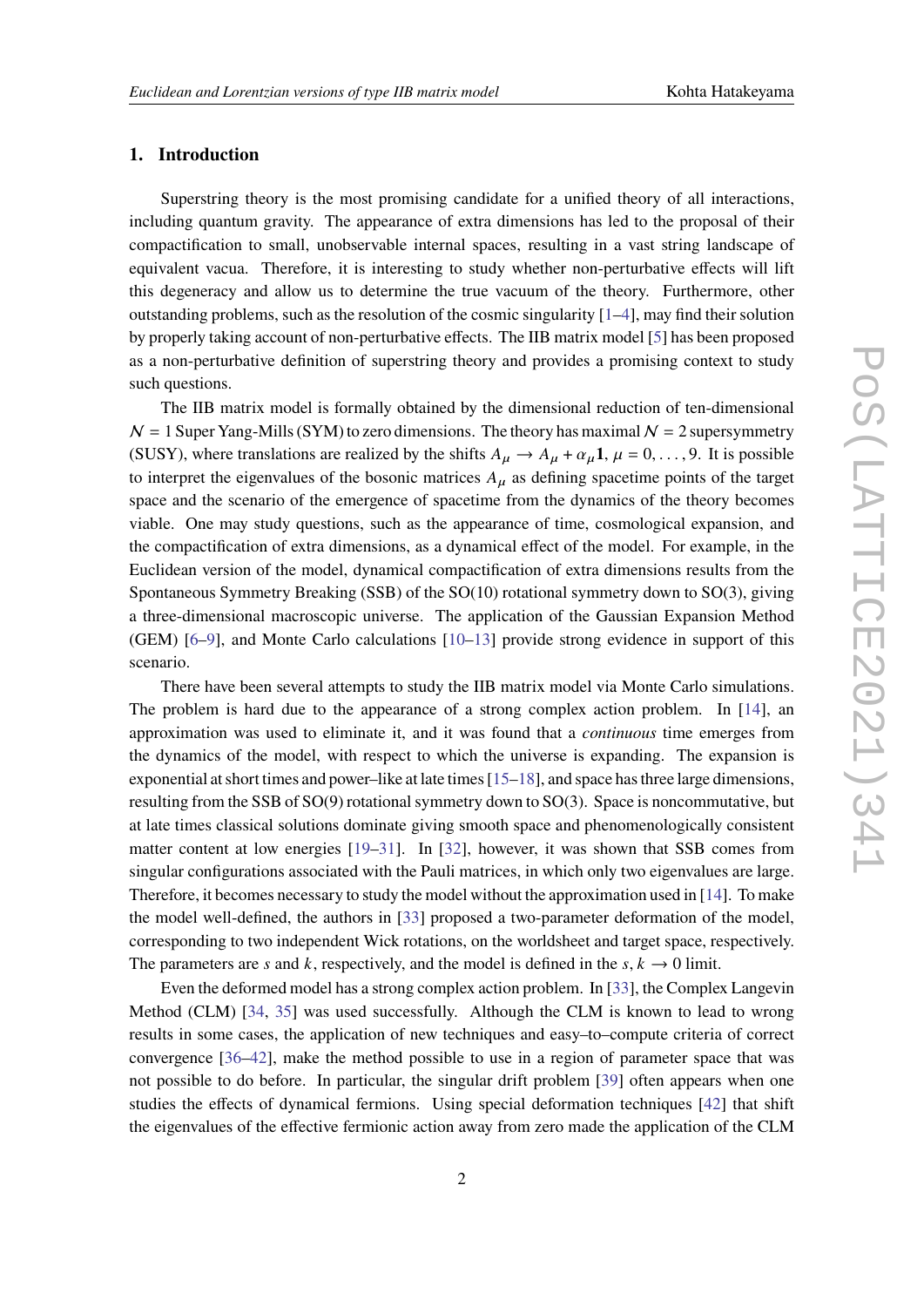successful, at the expense of introducing a new parameter that must be extrapolated to zero in the end. Such techniques have been applied successfully to the Euclidean version of the IIB matrix model, which were found to agree with the GEM [12, 13].

In this work we study the bosonic version of the IIB matrix model using the CLM. The model is obtained by quenching the fermionic degrees of freedom, and it is a simplified model that describes the late time behavior of the IIB matrix model cosmology. The model is Wick-rotated as in [33], using the parameter  $u = s = k$ , with  $0 \le u \le 1$ . When  $u = 0$ , we have the original IIB matrix model, whereas when  $u = 1$ , we obtain the Euclidean version of the IIB matrix model, which is equivalent to the one studied in  $[12, 13]$ . We find that the parameter u smoothly interpolates between the two models and expectation values can be obtained by analytic continuation from one model to the other. The two models are equivalent and spacetime in the Lorentzian model turns out to be Euclidean. In order to study the possibility of the dynamical change of signature from Euclidean to Lorentzian, we introduce a constraint that breaks the equivalence between the two models. We find some evidence that the signature of spacetime, although Euclidean at early times, may turn out to be Lorentzian at later times.

# **2. The type IIB matrix model**

## **2.1 Definition**

The action of the type IIB matrix model is given as follows:

$$
S = S_b + S_f , \t\t(1)
$$

$$
S_{\rm b} = -\frac{1}{4g^2} \operatorname{Tr} \left( [A^{\mu}, A^{\nu}] [A_{\mu}, A_{\nu}] \right), \tag{2}
$$

$$
S_{\rm f} = -\frac{1}{2g^2} \operatorname{Tr} \left( \bar{\Psi} (C\Gamma^{\mu}) [A_{\mu}, \Psi] \right), \qquad (3)
$$

where  $A_{\mu}$  ( $\mu = 0, \ldots, 9$ ) and  $\Psi$  are  $N \times N$  Hermitian matrices, and  $\Gamma^{\mu}$  and C are 10-dimensional gamma matrices and the charge conjugation matrix, respectively, which are obtained after the Weyl projection. The  $A^{\mu}$  and  $\Psi$  transform as vectors and Majorana-Weyl spinors under SO(9,1) transformations. In this study, we omit  $S_f$  to reduce the computational cost. The resulting model is expected to describe the late-time behavior of the matrix model cosmology.

The partition function is given by

$$
Z = \int dA e^{iS_b} \,. \tag{4}
$$

Due to the phase factor  $e^{iS_b}$ , the model is not well-defined, and we have to define it via analytic continuation. We perform a double Wick rotation onto the complex plane, using two parameters s and  $k$ . The parameter s corresponds to a Wick rotation on the worldsheet, and  $k$  to a Wick rotation in target space:

$$
\tilde{S}_b = -iN\beta e^{i\frac{\pi}{2}s} \left[ -\frac{1}{2} e^{-ik\pi} \text{Tr}(F_{0i})^2 + \frac{1}{4} \text{Tr}(F_{ij})^2 \right],\tag{5}
$$

$$
Z = \int dA e^{-\tilde{S}_b} , \qquad (6)
$$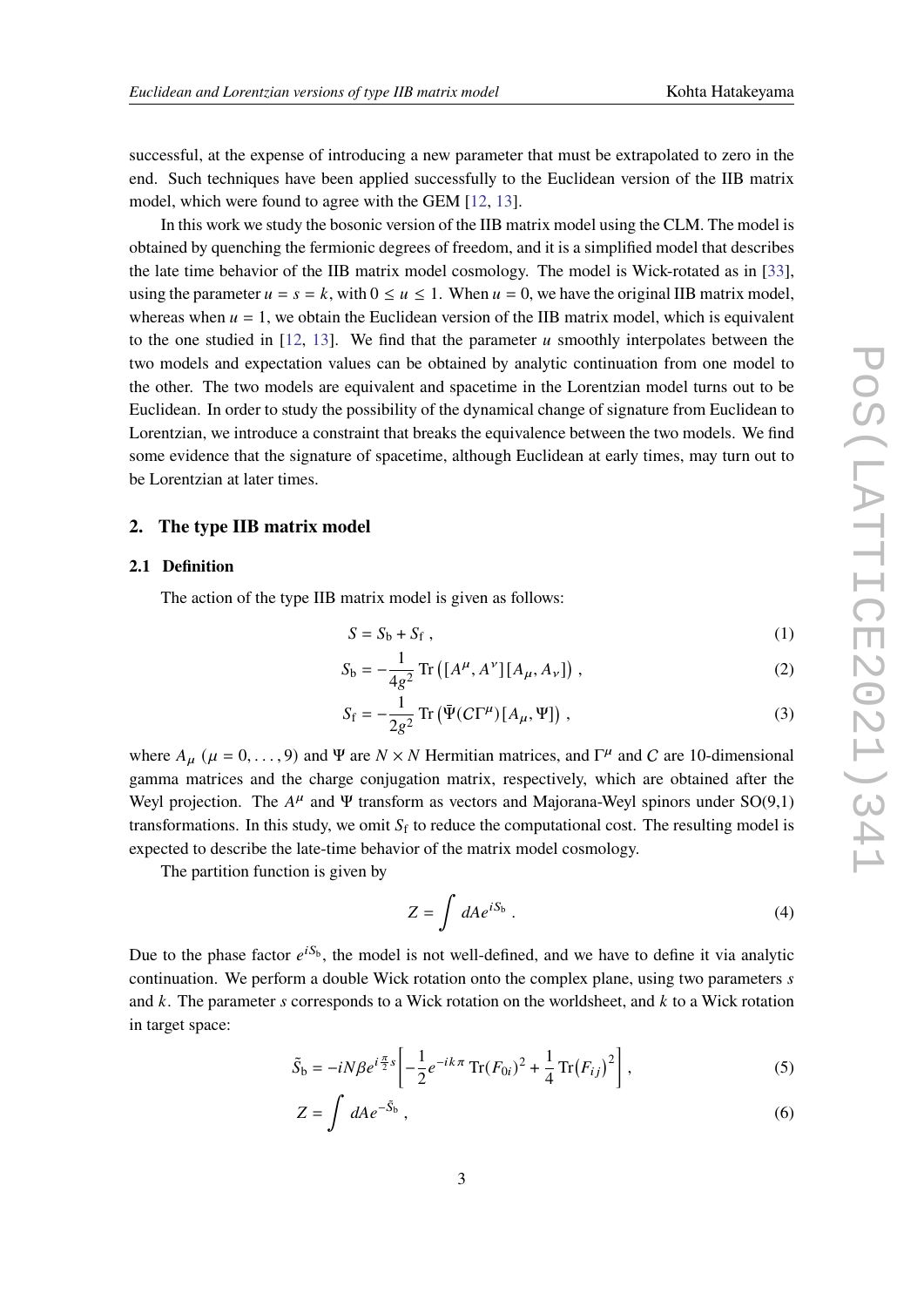

**Figure 1:** We plot the expectation values of  $\frac{1}{N}$  Tr  $A_0^2$  (Left), and  $\frac{1}{N}$  Tr  $A_i^2$  (Right). Those of the Euclidean model are represented by the triangle and the letter "E", and those of the Lorentzian model are represented by the square and the letter "L". The angle between  $\left\langle \frac{1}{N} \text{Tr} \tilde{A}_0^2 \right\rangle_E$  and  $\left\langle \frac{1}{N} \text{Tr} A_0^2 \right\rangle_L$  is  $-3\pi/4$ , in agreement with Eq. (10), and the angle between  $\left\langle \frac{1}{N} \text{Tr} \tilde{A}_i^2 \right\rangle_E$  and  $\left\langle \frac{1}{N} \text{Tr} A_i^2 \right\rangle_L$  is  $\pi/4$ , in agreement with Eq. (11).

where  $N\beta = 1/g^2$  and  $F_{\mu\nu} = i[A_\mu, A_\nu]$ . The model (4) is obtained in the  $(s, k) \rightarrow (0, 0)$  limit.  $(s, k) = (1, 1)$  is the Euclidean version of the IIB matrix model and  $(s, k) = (-1, 0)$  is the simplified model studied in [14].

# **2.2 Equivalence between the Euclidean and Lorentzian models**

The Wick–rotated matrices  $\tilde{A}_{\mu}$  are given be the relations

$$
A_0 = e^{i\frac{\pi}{8}s - i\frac{\pi}{2}k}\tilde{A}_0 = e^{-i\frac{3\pi}{8}u}\tilde{A}_0,
$$
 (7)

$$
A_i = e^{i\frac{\pi}{8}s}\tilde{A}_i = e^{i\frac{\pi}{8}u}\tilde{A}_i,
$$
\n(8)

where we introduce the parameter u by setting  $s = k = u$ .  $u = 0$  corresponds to the Lorentzian model and  $u = 1$  to the Euclidean one.

For  $(s, k) = (1, 1)$ , the Wick-rotated action is given by

$$
\tilde{S} = N\beta \left[ \frac{1}{2} \operatorname{Tr}(\tilde{F}_{0i})^2 + \frac{1}{4} \operatorname{Tr}(\tilde{F}_{ij})^2 \right],\tag{9}
$$

where  $\tilde{F}_{\mu\nu} = i [\tilde{A}_{\mu}, \tilde{A}_{\nu}]$ . This is the action of the bosonic Euclidean IIB matrix model.

By using Eqs. (7) and (8), one can derive relationships between the expectation values of Tr  $A_0^2$ and Tr  $A_i^2$  in both models:

$$
\left\langle \frac{1}{N} \operatorname{Tr} A_0^2 \right\rangle_{\mathcal{L}} = e^{-i\frac{3\pi}{4}} \left\langle \frac{1}{N} \operatorname{Tr} \tilde{A}_0^2 \right\rangle_{\mathcal{E}},\tag{10}
$$

$$
\left\langle \frac{1}{N} \operatorname{Tr} A_i^2 \right\rangle_{\mathcal{L}} = e^{i \frac{\pi}{4}} \left\langle \frac{1}{N} \operatorname{Tr} \tilde{A}_i^2 \right\rangle_{\mathcal{E}},\tag{11}
$$

where  $\langle \cdot \rangle_L$  and  $\langle \cdot \rangle_E$  denote the expectation values in the Lorentzian and Euclidean models, respectively. In Fig. 1 (Left),  $\left\langle \frac{1}{N} \text{Tr} A_0^2 \right\rangle$  is shown, and the angle between  $\left\langle \frac{1}{N} \text{Tr} \tilde{A}_0^2 \right\rangle_E$  and  $\left\langle \frac{1}{N} \text{Tr} A_0^2 \right\rangle_L$  is  $-3\pi/4$ . In Fig. 1 (Right),  $\left\langle \frac{1}{N} \text{Tr} A_i^2 \right\rangle$  is shown, and the angle between  $\left\langle \frac{1}{N} \text{Tr} \tilde{A}_i^2 \right\rangle_E$ and  $\left\langle \frac{1}{N} \text{Tr} A_i^2 \right\rangle_L$  is  $\pi/4$ . These angles are in agreement with Eqs. (10) and (11).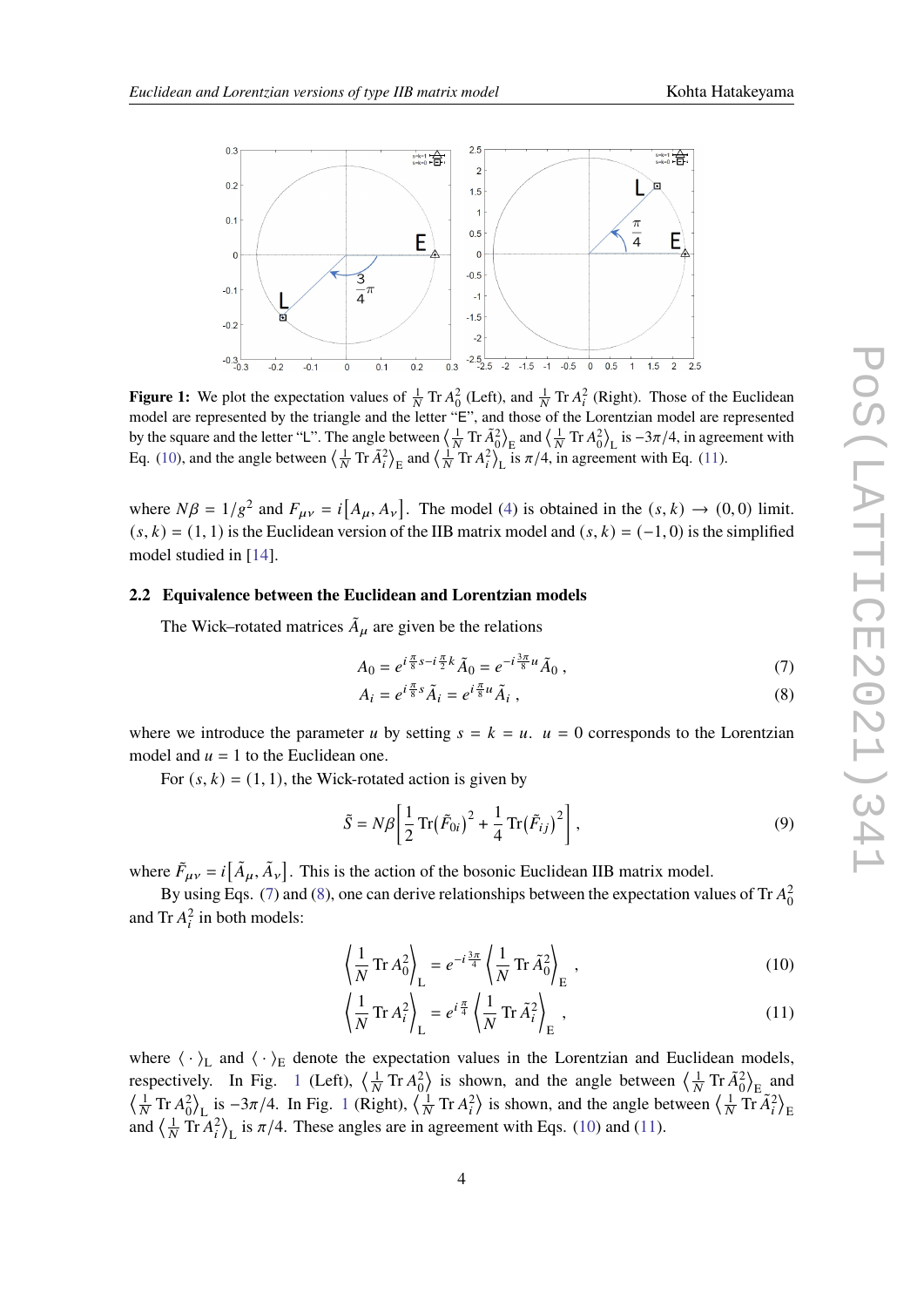These results are consistent with the fact that the Lorentzian and the Euclidean models are equivalent. Expectation values in the Lorentzian model can be obtained by analytic continuation of the expectation values in the Euclidean model. In particular,  $\left\langle \frac{1}{N} \text{Tr} A_{\mu}^2 \right\rangle$ L are complex and the emergent spacetime should be interpreted to be Euclidean.

# **2.3 The time evolution**

As mentioned in Sec. 1, time does not exist a priori, and we may define it as follows. We choose a basis, where  $A_0$  is diagonal and its eigenvalues are in ascending order:

$$
A_0 = \text{diag}(\alpha_1, \alpha_2, \dots, \alpha_N), \quad \alpha_1 \le \alpha_2 \le \dots \le \alpha_N. \tag{12}
$$

Then, we define  $\bar{\alpha}_k$  as

$$
\bar{\alpha}_k = \frac{1}{n} \sum_{i=1}^n \alpha_{k+i} \tag{13}
$$

and the time  $t<sub>o</sub>$  as

$$
t_{\rho} = \sum_{k=1}^{\rho} |\bar{\alpha}_{k+1} - \bar{\alpha}_k| \ . \tag{14}
$$

Here, we introduce the  $n \times n$  matrices  $\overline{A}_i(t)$  as

$$
(\bar{A}_i)_{ab}(t) = (A_i)_{k+a,k+b} \,, \tag{15}
$$

which represent space at time  $t$ .

After deforming the integration contour of the eigenvalues  $\alpha_a$ , we introduce the constraint  $\alpha_N = \sqrt{\kappa} \in \mathbb{C}$  in order to obtain real time in the Lorentzian model. This constraint is implemented numerically by adding a term  $\gamma_\alpha (\alpha_N - \sqrt{\kappa})^4/4$  to the effective action and taking  $\gamma_\alpha$  sufficiently large. Note that once we introduce the above constraint, Eqs. (10) and (11) do not hold anymore.

# **3. Complex Langevin method**

The complex Langevin method (CLM) [34, 35] is a stochastic process that can be applied successfully to many systems with a complex action problem. One writes down stochastic differential equations for the complexified degrees of freedom, which can be used to compute expectation values under certain conditions. Consider a model given by the partition function

$$
Z = \int dx w(x) , \qquad (16)
$$

where  $x \in \mathbb{R}^n$  and  $w(x)$  is a complex-valued function. In the CLM, we complexify the variables

$$
x \in \mathbb{R}^n \longrightarrow z \in \mathbb{C}^n , \tag{17}
$$

and solve the complex Langevin equation

$$
\frac{dz_k}{d\sigma} = \frac{1}{w(z)} \frac{\partial w(z)}{\partial z_k} + \eta_k(\sigma) ,
$$
\n(18)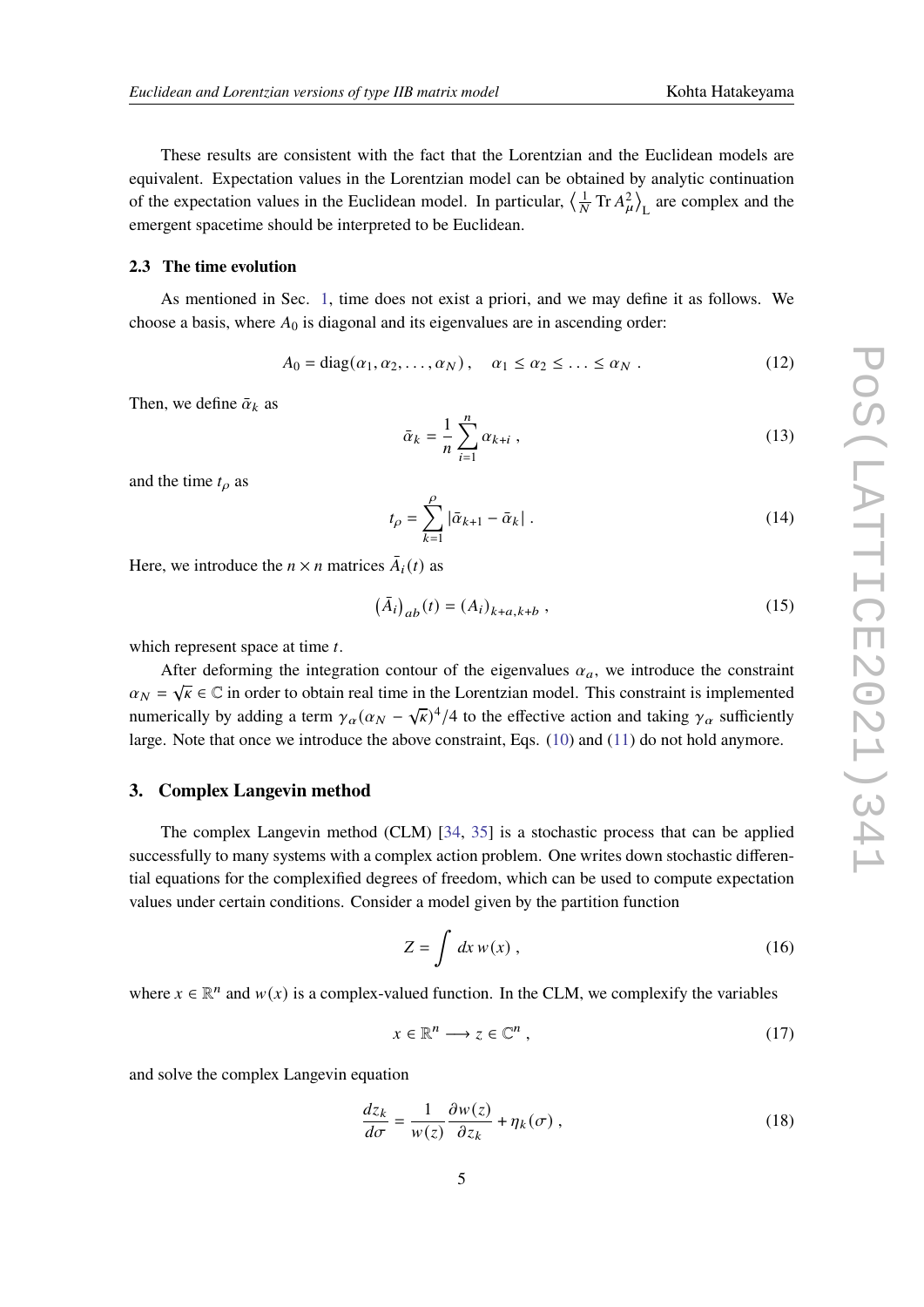where  $\sigma$  is the Langevin time. The first term of the R. H. S of Eq. (18) is the drift term, and the second one is real Gaussian noise with probability distribution

$$
P(\eta_k(\sigma)) \propto \exp\left(-\frac{1}{4} \int d\sigma \sum_k [\eta_k(\sigma)]^2\right).
$$
 (19)

In order to ensure that the CLM will give correct solutions, we apply the criterion that the drift term should be exponentially suppressed for large values [41].

#### **3.1 Application of the CLM to the type IIB matrix model**

To apply the CLM to the type IIB matrix model, we a make change of variables [33]:

$$
\alpha_1 = 0
$$
,  $\alpha_i = \sum_{k=1}^{i-1} e^{\tau_k}$  (for  $2 \le i \le N$ ), (20)

where we introduce new real variables  $\tau_k$ . In this way, the ordering of  $\alpha_i$  is automatically realized. Initially,  $\alpha_i$  are real, and  $A_i$  are Hermitian matrices. To apply the CLM, we complexify  $\tau_k$  and take  $A_i$  to be  $SL(N, \mathbb{C})$  matrices. The CLM equations are given by

$$
\frac{d\tau_k}{d\sigma} = -\frac{\partial S_{\text{eff}}}{\partial \tau_k} + \eta_k(\sigma) ,
$$
\n(21)

$$
\frac{d(A_i)_{kl}}{d\sigma} = -\frac{\partial S_{\text{eff}}}{\partial (A_i)_{lk}} + (\eta_i)_{kl}(\sigma) ,
$$
\n(22)

where  $S_{\text{eff}}$  is obtained from  $\tilde{S}_b$  in Eq. (5), by adding the appropriate gauge fixing and change of variable terms.

In our simulations, we set  $\beta = 1$  and add the term

$$
\frac{\gamma_{\alpha}}{4}(\alpha_N - \sqrt{\kappa})^4, \qquad (23)
$$

in order to enforce the constraint  $\alpha_N = \sqrt{\kappa}$ , where  $\kappa \in \mathbb{C}$ .

## **4. Results**

#### **4.1 Expectation value of the time coordinate**

When  $\gamma_{\alpha} = 0$ , Eq. (7) holds, and we expect that

$$
\langle \alpha_i \rangle_{\mathcal{L}} = e^{-i\frac{3\pi}{8}} \langle \tilde{\alpha}_i \rangle_{\mathcal{E}} . \tag{24}
$$

This is true because the Euclidean and the Lorentzian models are equivalent, and time corresponds to the Euclidean time. We measure the time differences

$$
(\Delta \alpha_i)_{\mathcal{L}} = (\alpha_{i+1})_{\mathcal{L}} - (\alpha_i)_{\mathcal{L}} . \tag{25}
$$

If  $(\Delta \alpha_i)_L \propto \exp(-i3\pi/8)$ , the emergent time is Euclidean, while if  $(\Delta \alpha_i)_L \in \mathbb{R}$ , the Lorentzian model gives real time with Lorentzian signature.

In Fig. 2, we plot the expectation values of the time coordinates  $\langle \alpha_i \rangle$ <sub>L</sub> on the complex plane. Different symbols denote different sets of parameters  $(\kappa, \gamma_\alpha)$ . The  $\langle \alpha_i \rangle_L$  close to the origin lie on the  $\exp(-i3\pi/8)$  line, which implies that the emergent time is Euclidean. On the other hand, as we move further from the origin, some of  $\langle (\Delta \alpha_i)_L \rangle$  are almost real and the emergent time is Lorentzian.

The metric signature change occurs dynamically.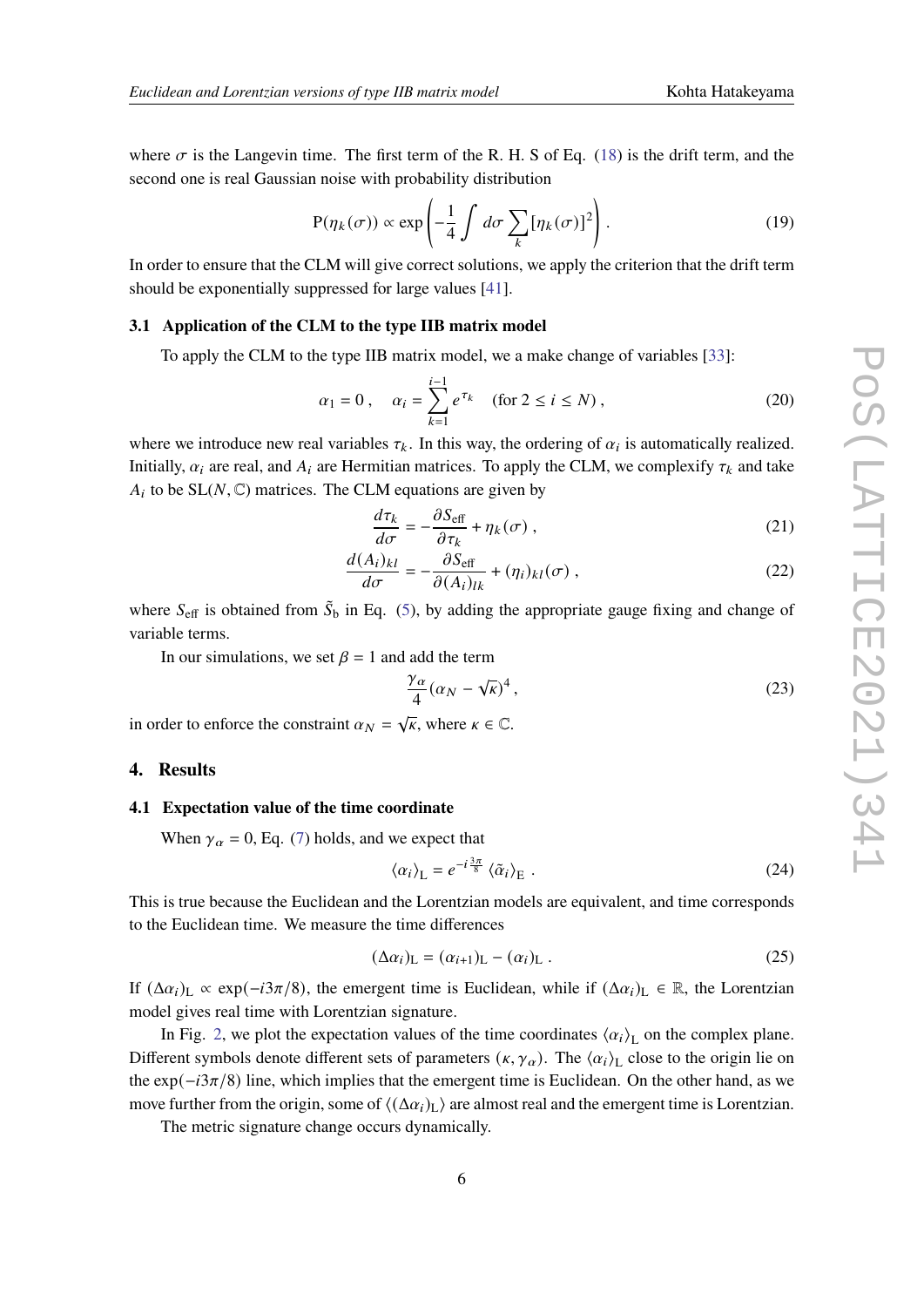

**Figure 2:** Expectation values of the eigenvalues  $\alpha_i$  of  $A_0$  for  $N = 128$ . The  $\gamma_\alpha = 0$  case (inverted triangles) corresponds to the Euclidean model, where the complex phase of the expectation values  $\langle \alpha_i \rangle_L$  is  $\exp(-i3\pi/8)$ . Those points lie, as expected, on the purple line. When  $(\kappa, \gamma_\alpha) = (4.5, 50), (3.5, 100), (2.5, 200), (1.5, 200)$ we obtain the curves that go through the circles, the squares, and the triangles, respectively. The points near zero lie on the purple line, which implies that the emergent time is Euclidean. On the other hand, as we move further from zero, we obtain almost real  $(\Delta \alpha_i)_L$ , which implies the emergence of Lorentzian time.

# **4.2 Time evolution of space**

The time evolution of the extent of space is given by

$$
R^{2}(t) = \left\langle \frac{1}{n} \operatorname{tr} \left( \bar{A}_{i}(t) \right)^{2} \right\rangle = e^{2i\theta} \left| R^{2}(t) \right|.
$$
 (26)

The matrices  $\bar{A}_i$  are complex; therefore  $R^2(t)$  is also complex. The time t is defined in Eq. (14). From Eq. (11) we see that when  $\theta \sim \pi/8$ , we obtain Euclidean space, and when  $\theta \sim 0$ , we obtain real space from the Lorentzian model. Therefore, the signature of spacetime can change dynamically in this model.

In Fig. 3,  $\theta(t)$  is plotted against t for  $N = 128$  and  $(\kappa, \gamma_{\alpha}) = (4.5, 50)$ . The green line represents  $\theta = \pi/8$ , and all values of  $\theta(t)$  are on this line. Therefore, space is the same as the one obtained by the Euclidean model for all times.

In Fig. 4,  $\left|\left\langle R^2(t)\right\rangle\right|/\Lambda^2$  is plotted against  $t/\Lambda$  for  $N = 128$  and various sets of parameters  $(\kappa, \gamma_\alpha)$ , where  $\Lambda = |\langle R^2(0) \rangle|^{1/2}$ . We observe a nice scaling behavior of the plots for all the parameters chosen. Furthermore, we observe a slight expansion of the extent of space with time, as we move away from the origin.

# **5. Conclusions**

In this work, we successfully applied the CLM to the bosonic type IIB matrix model to overcome the sign problem. This was made possible by Wick–rotating the model using a parameter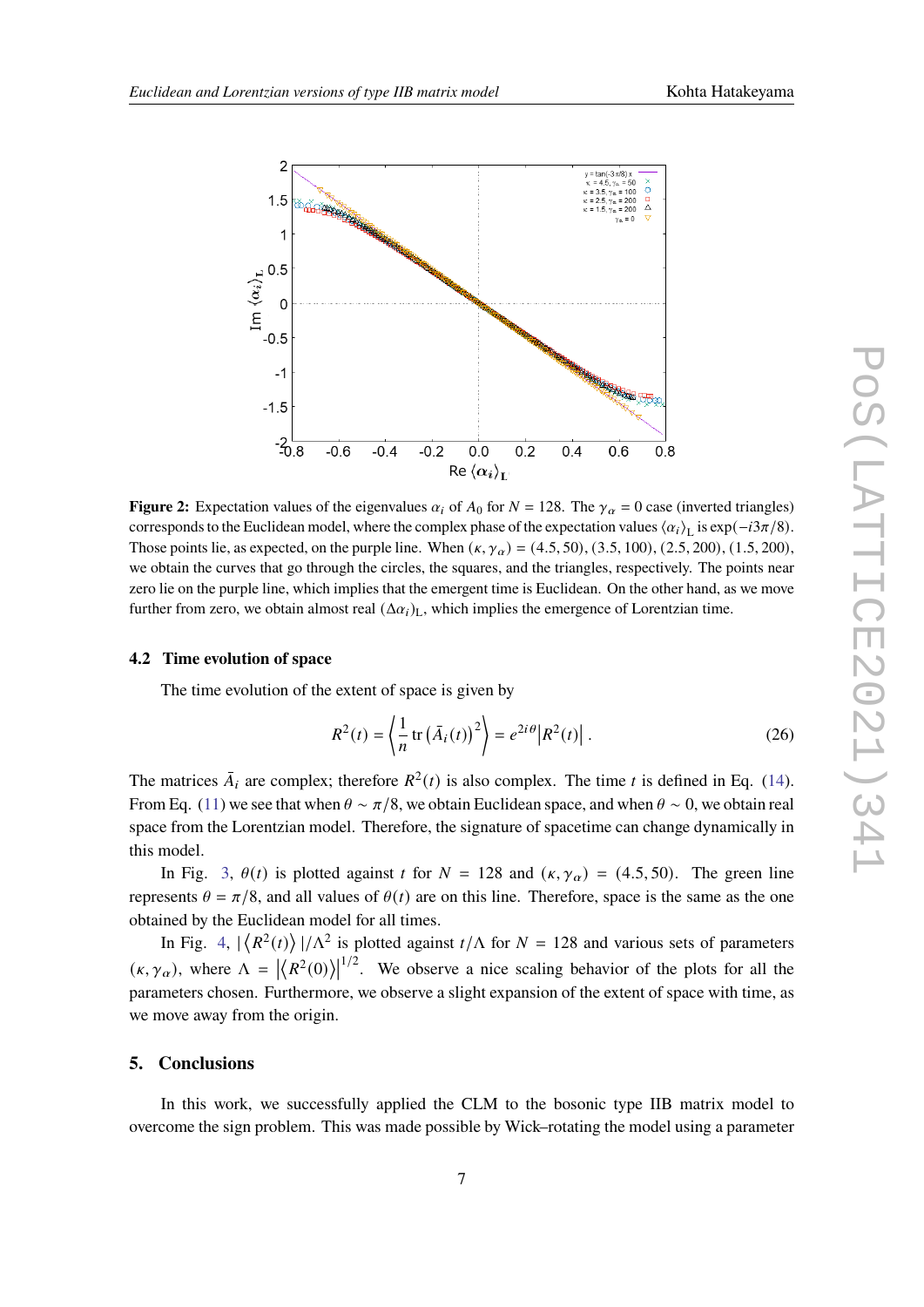

**Figure 3:**  $\theta(t)$  is plotted against t for  $N = 128$  and  $(\kappa, \gamma_{\alpha}) = (4.5, 50)$ . All values of  $\theta(t)$  are on the  $\theta = \pi/8$ line, which implies that the emergent space is Euclidean.



**Figure 4:**  $|\langle R^2(t) \rangle|/\Lambda^2$  is plotted against  $t/\Lambda$  for  $N = 128$  and  $(\kappa, \gamma_\alpha) = (4.5, 50)$ , (3.5,100), (2.5,200), (1.5,200), where  $\Lambda = |\langle R^2(0) \rangle|^{1/2}$ . The symbols are the same as in Fig. 2. We observe scaling behavior and a slight expansion of space as  $t/\Lambda$  moves away from zero.

 $0 \le u \le 1$ , which interpolates smoothly between the Euclidean ( $u = 1$ ) and the Lorentzian ( $u = 0$ ) models. These simulations avoid the approximation used in [14], which yields a singular spacetime [32]. We find that the model is in a new phase, where smooth time emerges from the dynamics of the model and (noncommutative) space is continuous. The  $u = 0$  model was simulated for the first time, and results were obtained without a  $u \rightarrow 0$  extrapolation. We showed that the Lorentzian and the Euclidean models are equivalent, and expectation values can be analytically continued from one model to the other. The expectation values (10) and (11) in the Lorentzian model are complex, and spacetime is Euclidean.

We studied a scenario for the dynamical emergence of the Lorentzian signature by introducing a constraint  $\alpha_N = \sqrt{k} \in \mathbb{C}$ . Then, the Euclidean and the Lorentzian models are not equivalent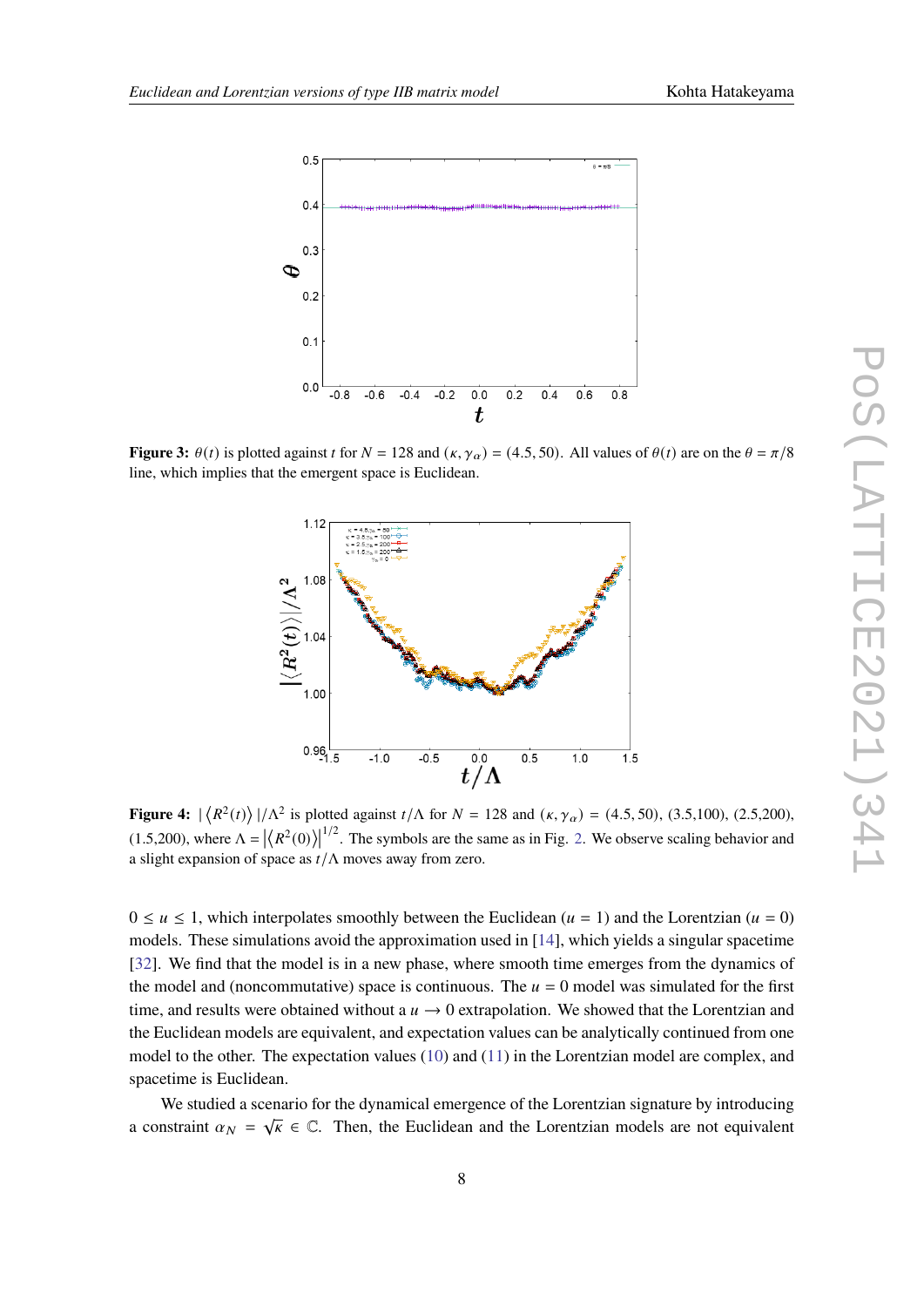anymore, and time in the Lorentzian model, arising from the expectation values of  $A_0$ , may turn out to be real. We defined time from the differences  $(\Delta a_i)_L$  and showed that, although complex near the origin, they turn out to be real at later times. This provides the context for a scenario where the signature of the metric changes *dynamically* from Euclidean to Lorentzian.

We also studied the evolution of the extent of space with time. In this model, space turns out to be Euclidean for all times and exhibits a slight expanding behavior with time.

We expect that supersymmetry will play an essential role in obtaining a phenomenologically viable theory. We are currently investigating its effect, which we will report in a future publication.

# **Acknowledgments**

T. A., K. H., and A. T. were supported in part by Grant-in-Aid (Nos. 17K05425, 19J10002, and 18K03614, 21K03532, respectively) from Japan Society for the Promotion of Science. This research was supported by MEXT as "Program for Promoting Researches on the Supercomputer Fugaku" (Simulation for basic science: from fundamental laws of particles to creation of nuclei, JP-MXP1020200105) and JICFuS. This work used computational resources of supercomputer Fugaku provided by the RIKEN Center for Computational Science (Project ID: hp210165) and Oakbridge-CX provided by the University of Tokyo (Project IDs: hp200106, hp200130, hp210094) through the HPCI System Research Project . Numerical computation was also carried out on PC cluster in KEK Computing Research Center. This work was also supported by computational time granted by the Greek Research and Technology Network (GRNET) in the National HPC facility ARIS, under the project IDs SUSYMM and SUSYMM2.

# **References**

- [1] A. Lawrence, *On the Instability of 3-D null singularities*, *JHEP* **11** (2002) 019 [hep-th/0205288].
- [2] H. Liu, G.W. Moore and N. Seiberg, *Strings in time dependent orbifolds*, *JHEP* **10** (2002) 031 [hep-th/0206182].
- [3] G.T. Horowitz and J. Polchinski, *Instability of space like and null orbifold singularities*, *Phys. Rev.* **D66** (2002) 103512 [hep-th/0206228].
- [4] M. Berkooz, B. Craps, D. Kutasov and G. Rajesh, *Comments on cosmological singularities in string theory*, *JHEP* **03** (2003) 031 [hep-th/0212215].
- [5] N. Ishibashi, H. Kawai, Y. Kitazawa and A. Tsuchiya, *A Large N reduced model as superstring*, *Nucl. Phys. B* **498** (1997) 467 [hep-th/9612115].
- [6] J. Nishimura and F. Sugino, *Dynamical generation of four-dimensional space-time in the IIB matrix model*, *JHEP* **05** (2002) 001 [hep-th/0111102].
- [7] H. Kawai, S. Kawamoto, T. Kuroki, T. Matsuo and S. Shinohara, *Mean field approximation of IIB matrix model and emergence of four-dimensional space-time*, *Nucl. Phys. B* **647** (2002) 153 [hep-th/0204240].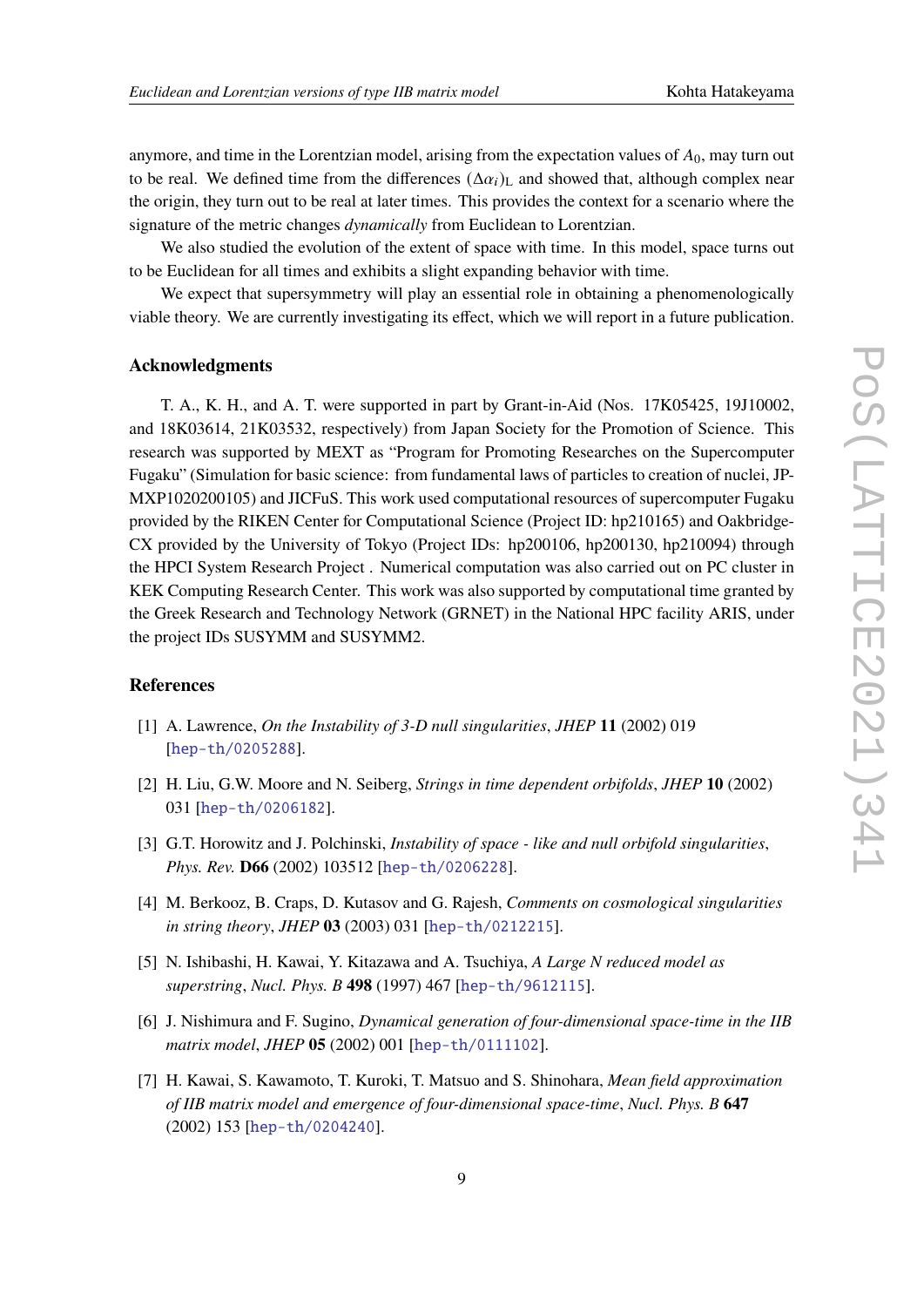- [8] T. Aoyama and H. Kawai, *Higher order terms of improved mean field approximation for IIB matrix model and emergence of four-dimensional space-time*, *Prog. Theor. Phys.* **116** (2006) 405 [hep-th/0603146].
- [9] J. Nishimura, T. Okubo and F. Sugino, *Systematic study of the SO(10) symmetry breaking vacua in the matrix model for type IIB superstrings*, *JHEP* **10** (2011) 135 [arXiv:1108.1293].
- [10] K.N. Anagnostopoulos, T. Azuma and J. Nishimura, *Monte Carlo studies of the spontaneous rotational symmetry breaking in dimensionally reduced super Yang-Mills models*, *JHEP* **11** (2013) 009 [arXiv:1306.6135].
- [11] K.N. Anagnostopoulos, T. Azuma and J. Nishimura, *Monte Carlo studies of dynamical compactification of extra dimensions in a model of nonperturbative string theory*, *PoS* **LATTICE2015** (2016) 307 [arXiv:1509.05079].
- [12] K.N. Anagnostopoulos, T. Azuma, Y. Ito, J. Nishimura and S.K. Papadoudis, *Complex Langevin analysis of the spontaneous symmetry breaking in dimensionally reduced super Yang-Mills models*, *JHEP* **02** (2018) 151 [arXiv:1712.07562].
- [13] K.N. Anagnostopoulos, T. Azuma, Y. Ito, J. Nishimura, T. Okubo and S. Kovalkov Papadoudis, *Complex Langevin analysis of the spontaneous breaking of 10D rotational symmetry in the Euclidean IKKT matrix model*, *JHEP* **06** (2020) 069 [arXiv:2002.07410].
- [14] S.W. Kim, J. Nishimura and A. Tsuchiya, *Expanding (3+1)-dimensional universe from a Lorentzian matrix model for superstring theory in (9+1)-dimensions*, *Phys. Rev. Lett.* **108** (2012) 011601 [arXiv:1108.1540].
- [15] Y. Ito, S.W. Kim, J. Nishimura and A. Tsuchiya, *Monte Carlo studies on the expanding behavior of the early universe in the Lorentzian type IIB matrix model*, *PoS* **LATTICE2013** (2014) 341 [arXiv:1311.5579].
- [16] Y. Ito, S.W. Kim, Y. Koizuka, J. Nishimura and A. Tsuchiya, *A renormalization group method for studying the early universe in the Lorentzian IIB matrix model*, *PTEP* **2014** (2014) 083B01 [arXiv:1312.5415].
- [17] Y. Ito, J. Nishimura and A. Tsuchiya, *Power-law expansion of the Universe from the bosonic Lorentzian type IIB matrix model*, *JHEP* **11** (2015) 070 [arXiv:1506.04795].
- [18] Y. Ito, J. Nishimura and A. Tsuchiya, *Large-scale computation of the exponentially expanding universe in a simplified Lorentzian type IIB matrix model*, *PoS* **LATTICE2015** (2016) 243 [arXiv:1512.01923].
- [19] S.W. Kim, J. Nishimura and A. Tsuchiya, *Expanding universe as a classical solution in the Lorentzian matrix model for nonperturbative superstring theory*, *Phys. Rev. D* **86** (2012) 027901 [arXiv:1110.4803].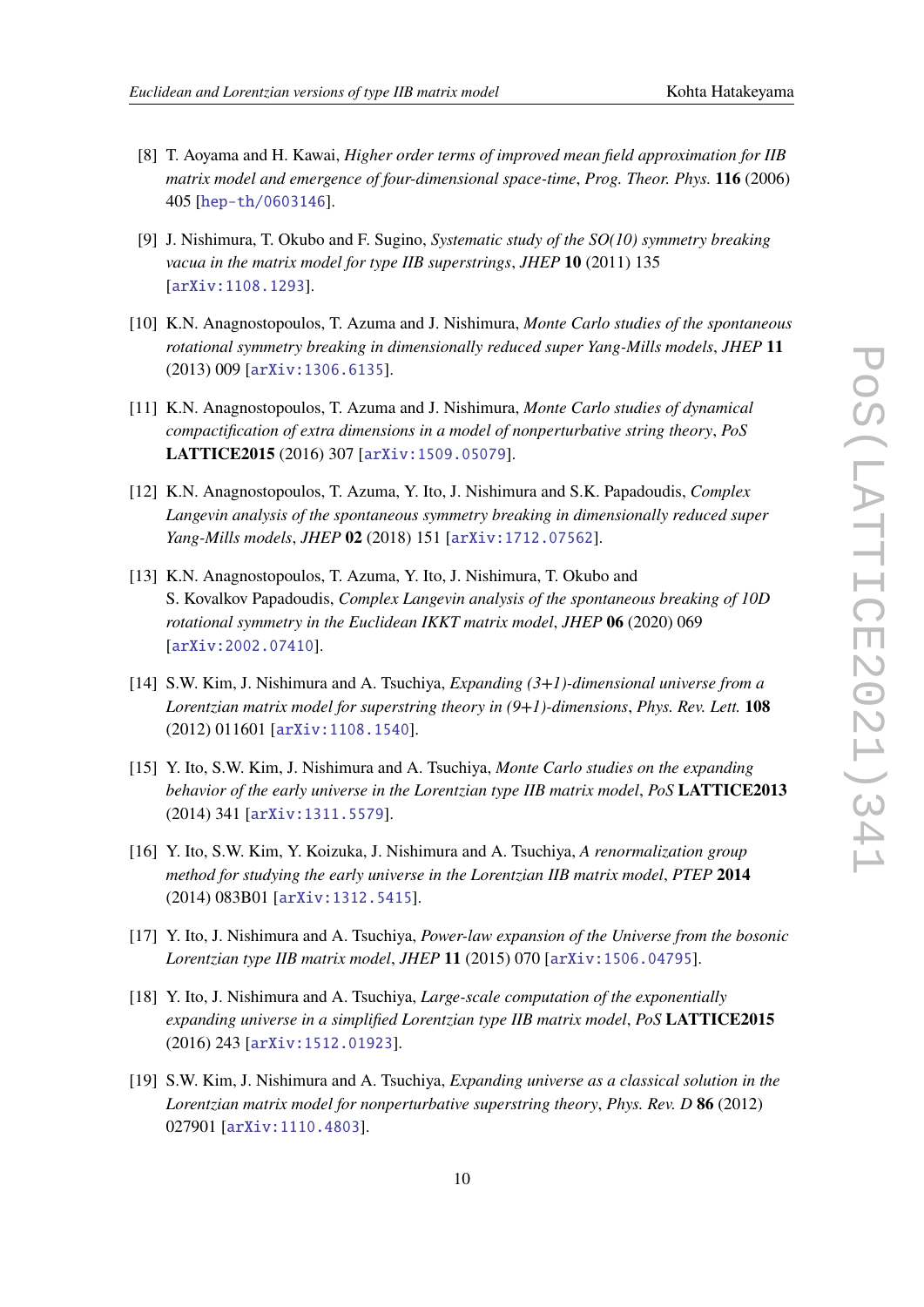- [20] S.W. Kim, J. Nishimura and A. Tsuchiya, *Late time behaviors of the expanding universe in the IIB matrix model*, *JHEP* **10** (2012) 147 [arXiv:1208.0711].
- [21] A. Chaney, L. Lu and A. Stern, *Matrix Model Approach to Cosmology*, *Phys. Rev. D* **93** (2016) 064074 [arXiv:1511.06816].
- [22] A. Stern and C. Xu, *Signature change in matrix model solutions*, *Phys. Rev. D* **98** (2018) 086015 [arXiv:1808.07963].
- [23] H. Steinacker, *Emergent Geometry and Gravity from Matrix Models: an Introduction*, *Class. Quant. Grav.* **27** (2010) 133001 [arXiv:1003.4134].
- [24] A. Chatzistavrakidis, H. Steinacker and G. Zoupanos, *Orbifolds, fuzzy spheres and chiral fermions*, *JHEP* **05** (2010) 100 [arXiv:1002.2606].
- [25] A. Chatzistavrakidis, H. Steinacker and G. Zoupanos, *Intersecting branes and a standard model realization in matrix models*, *JHEP* **09** (2011) 115 [arXiv:1107.0265].
- [26] H.C. Steinacker, *Quantized open FRW cosmology from Yang-Mills matrix models*, *Phys. Lett. B* **782** (2018) 176 [arXiv:1710.11495].
- [27] H. Aoki, *Chiral fermions and the standard model from the matrix model compactified on a torus*, *Prog. Theor. Phys.* **125** (2011) 521 [arXiv:1011.1015].
- [28] H. Aoki, J. Nishimura and A. Tsuchiya, *Realizing three generations of the Standard Model fermions in the type IIB matrix model*, *JHEP* **05** (2014) 131 [arXiv:1401.7848].
- [29] M. Honda, *Matrix model and Yukawa couplings on the noncommutative torus*, *JHEP* **04** (2019) 079 [arXiv:1901.00095].
- [30] K. Hatakeyama, A. Matsumoto, J. Nishimura, A. Tsuchiya and A. Yosprakob, *The emergence of expanding space–time and intersecting D-branes from classical solutions in the Lorentzian type IIB matrix model*, *PTEP* **2020** (2020) 043B10 [arXiv:1911.08132].
- [31] H.C. Steinacker, *Gravity as a Quantum Effect on Quantum Space-Time*, arXiv:2110.03936.
- [32] T. Aoki, M. Hirasawa, Y. Ito, J. Nishimura and A. Tsuchiya, *On the structure of the emergent 3d expanding space in the Lorentzian type IIB matrix model*, *PTEP* **2019** (2019) 093B03 [arXiv:1904.05914].
- [33] J. Nishimura and A. Tsuchiya, *Complex Langevin analysis of the space-time structure in the Lorentzian type IIB matrix model*, *JHEP* **06** (2019) 077 [arXiv:1904.05919].
- [34] G. Parisi, *ON COMPLEX PROBABILITIES*, *Phys. Lett. B* **131** (1983) 393.
- [35] J.R. Klauder, *Coherent State Langevin Equations for Canonical Quantum Systems With Applications to the Quantized Hall Effect*, *Phys. Rev. A* **29** (1984) 2036.